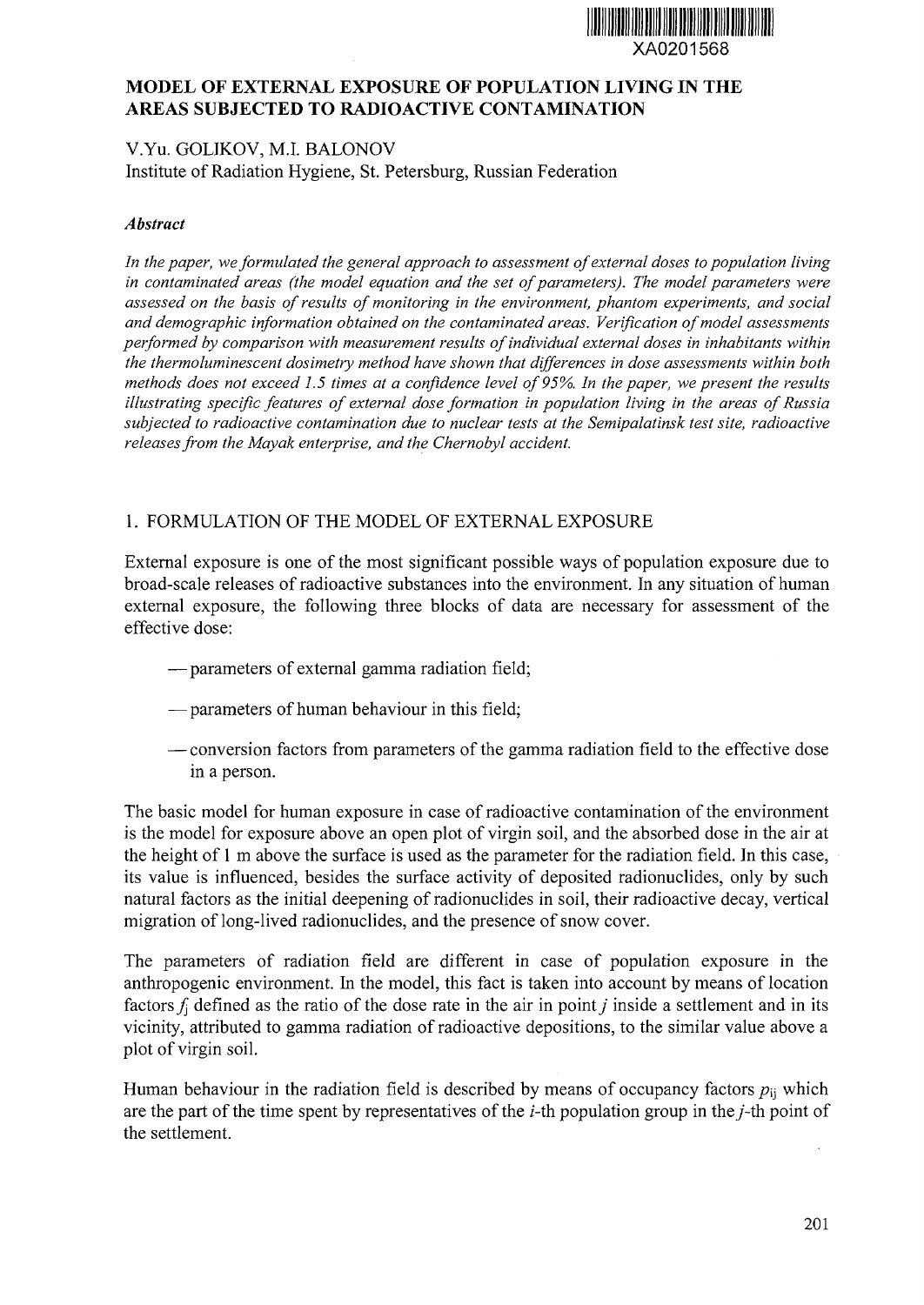The third block of data necessary for assessment of the effective external dose is represented by the conversion factors that relate the actually measured values (the absorbed dose in the air) with the criterion of radiation impact  $-$  the effective dose-being assessed.

On this basis, we write the model equation for assessment of the effective external dose rate  $E_i$ for representatives of the *i-th* population group in the following way:

$$
E_i(t) = d(t) \cdot k_E \cdot k_S \cdot \sum_j f_j \cdot p_{ij} ,
$$
  

$$
d(t) = r(t) \cdot \sum_k A^k \cdot g_0^k \cdot \exp(-\lambda^k \cdot t) ,
$$

where:  $d(t)$  is the absorbed dose rate in the air at the height of 1 m above the open plot of virgin soil;

 $k<sub>F</sub>$  is the transfer factor from the absorbed dose in the air to the effective dose;

 $k<sub>S</sub>$  is the factor of influence of snow cover on the value of the effective dose;

 $f_i$  is the location factor;

 $p_{ii}$  is the occupancy factor;

 $A^k$  is the surface activity of the k-th radionuclide as of the date of termination of radioactive deposition;

 $g_0^k$  is the specific rate of the absorbed dose in the air from gamma radiation of the k-th radionuclide in the geometry of a plane isotropic source located at the air-soil interface;

 $r(t)$  is the function that describes the influence of radionuclides migration in soil on the absorbed dose rate in the air, equal to the ratio of the dose rate at the time moment *t* above soil with the observed distribution of radionuclides in soil to the dose rate from a thin source with the same surface activity located at the air-soil interface;

 $\lambda^k$  is the constant of radioactive decay for the k-th radionuclide;

*t* is the time elapsed since the moment of termination of the radioactive depositions.

Numeric values of the parameters listed above were determined on the basis of long-term dosimetric investigations in the most contaminated regions of Russia, by performing phantom experiments, and on the basis of population polls [1,2]. Verification of model assessments on the basis of measurement results for individual doses in inhabitants within the method of thermoluminescent dosimetry has shown that dose assessments obtained according to the model calculations did not differ from experimental results with the error up to factor 1.5 times at a confidence level of 95% [3]. The model was taken as the basis for official documents on assessment of current [4] and reconstruction of accumulated external doses to population living in the areas contaminated as a result of the Chernobyl accident [5]. Below we present the results illustrating the specific features of external dose formation in population after different radiation accidents that took place on the territory of the former USSR.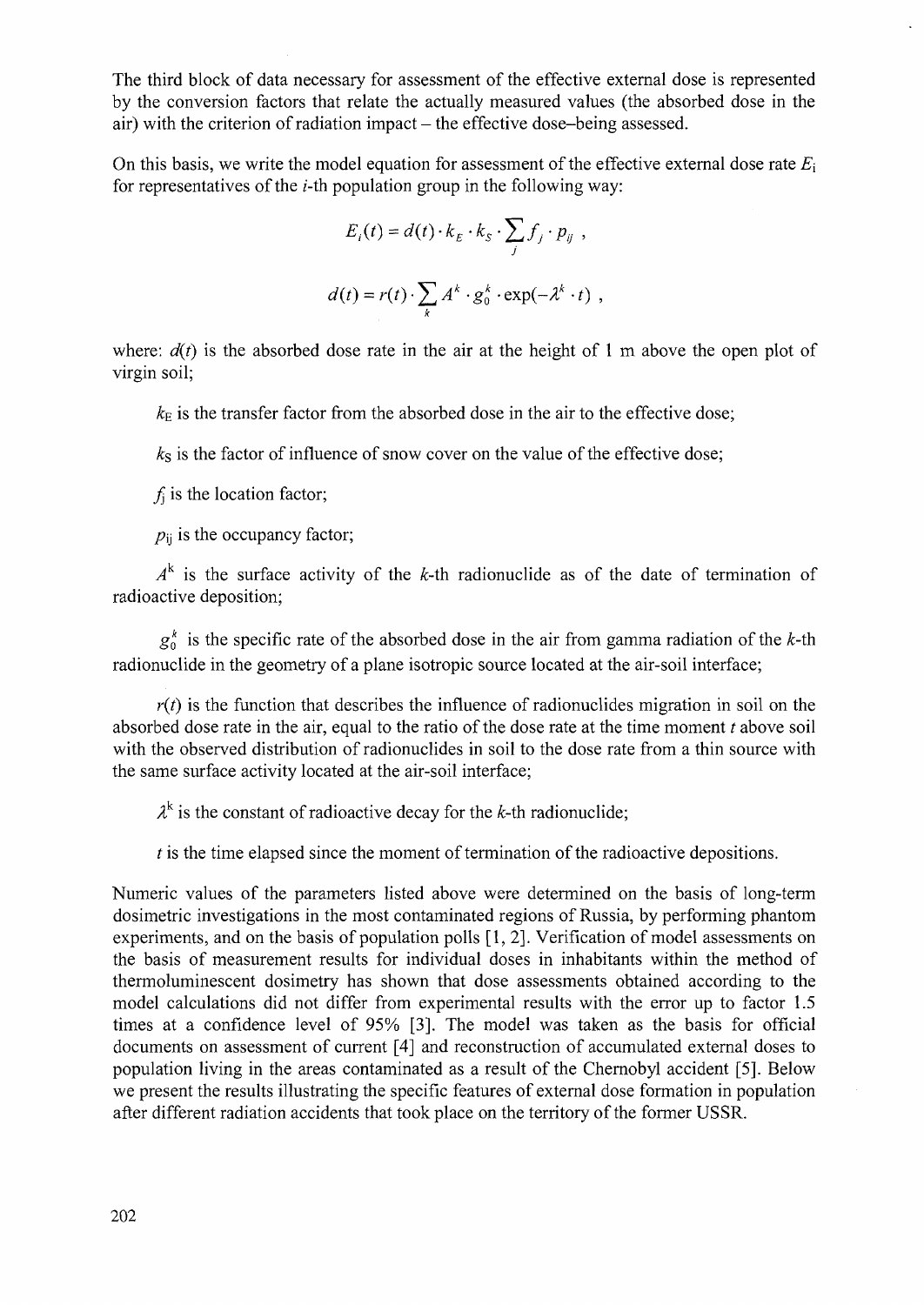### 2. SPECIFIC FEATURES OF EXTERNAL DOSES FORMATION IN POPULATION DURING DIFFERENT RADIATION ACCIDENTS

Fig. 1 presents the calculation results that reflect dynamics of accumulation of effective external dose on the trace of radioactive depositions after a surface nuclear explosion and after the Chernobyl accident. In the first case, the initial data were activities of 41 radionuclides in the non-fractionated mixture of products of instant  $^{239}$ Pl fission by neutrons of fission spectrum, normalised to the <sup>137</sup>Cs activity release as of the moment "x + 3 hours". The effective dose rate was calculated for  $t > 3$  hours from the explosion moment, which corresponds to the minimum time period of approach of the radioactive cloud to the boundaries of the Altay Kray. The value of the effective dose was obtained by integrating the dependence of the effective dose rate within the given time limits. In the second case, the initial data were activities of 15 radionuclides in the proportion determined for the far zone (over 100 km from the Chernobyl NPP) of the north-east Chernobyl trace [6]. Calculation of the effective dose was performed beginning from 48 hours after the moment of the accident, i. e., the time of beginning of main radioactive depositions on the territory of the Bryansk region. The dynamics of accumulation of the effective external dose in settlements of the Altay Kray located approximately at the distance of 150 km from the test site is such that about 60% of the dose during 50 years was formed during the first week after the radioactive depositions (without consideration for future changes in configuration of the source), and during the first year the dose was formed almost completely. In contrast to this case, in the settlements of the Bryansk region also located at the distance of 150 km from the Chernobyl accident, only 25% of the effective dose value during 50 years was formed during the first year after the accident.



FIG. 1. The dynamics of accumulation of the effective external dose after nuclear explosion and after the Chernobyl accident.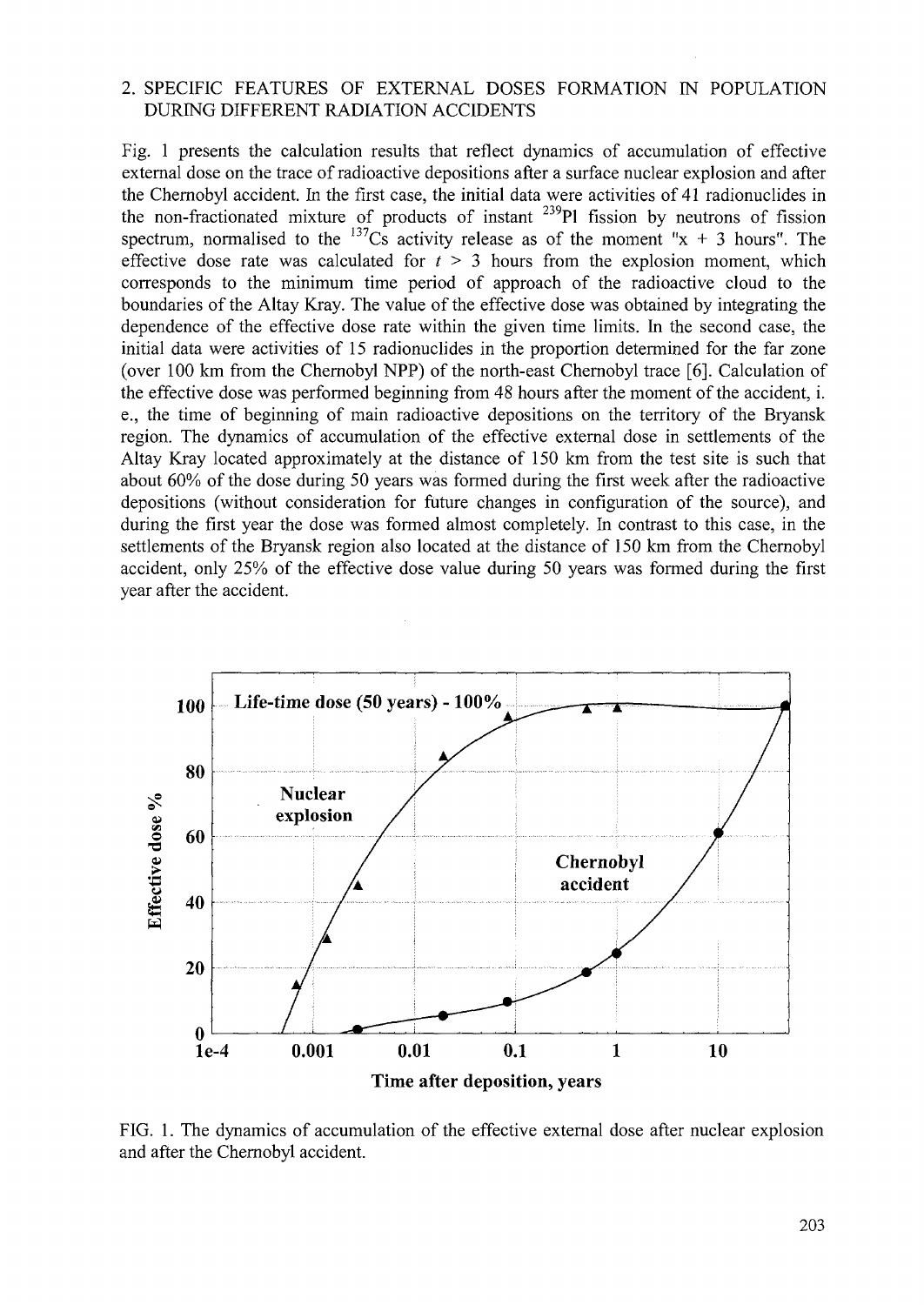The long-term dynamics of the gamma radiation dose rate is primarily connected with migration of the long-lived <sup>137</sup>Cs radionuclide in the environment. During 1987-1999, in the most contaminated south-west part of the Bryansk region, over 300 samples of virgin soil were taken to the depth of 20 cm. Each core was separated in layers 2-5 cm thick with subsequent determination of <sup>137</sup>Cs content within the gamma-spectrometry method. After that, the determined distribution of <sup>137</sup>Cs activity in the upper soil layer was used to calculate the dose rate in the air at the height of 1 m above the soil surface [7]. The results of pre-Chernobyl investigations of caesium migration [8, 9] indicated that the function of influence of caesium deepening in soil on the decrease of absorbed dose rate in the air can be represented in the two-exponential form with a short ( $\sim$  some years) and a long ( $\sim$  some tens years) periods. The short time of investigations after the Chernobyl accident did not permit to assess correctly the value of the long period. Therefore, we included in the analysis the results of investigations of caesium migration during 24 and 30 years [10]. The joint analysis of the results permitted to assess the parameters of the *r(t)* function with lesser error, at least for the "age" of radioactive depositions up to 30 years (see Fig. 2).



FIG. 2. Long-term dynamics of the absorbed dose rate in air from <sup>137</sup>Cs gamma radiation over virgin land.

The analysis of over 5000 individual external doses measured within the method of thermoluminescent dosimetry in inhabitants of the Bryansk region has shown that the distribution of individual doses can be approximated by a lognormal law [11]. Moreover, if we plot the distribution of ratios of individual doses to the average value of the dose in the settlement, then the parameters of such distribution will be very close for all settlements, and the lognormal distribution with the geometric mean  $\sim$  0.9 and geometric standard deviation  $\sim$ 1.5 can be assumed typical for the areas contaminated as a result of the Chernobyl accident. Fig. 3 presents the results for comparison of distributions of individual doses obtained on the basis of measurements within the thermoluminescent dosimetry (565 measurements) in three villages of the Bryansk region in summer 1993, and within stochastic simulation. It is directly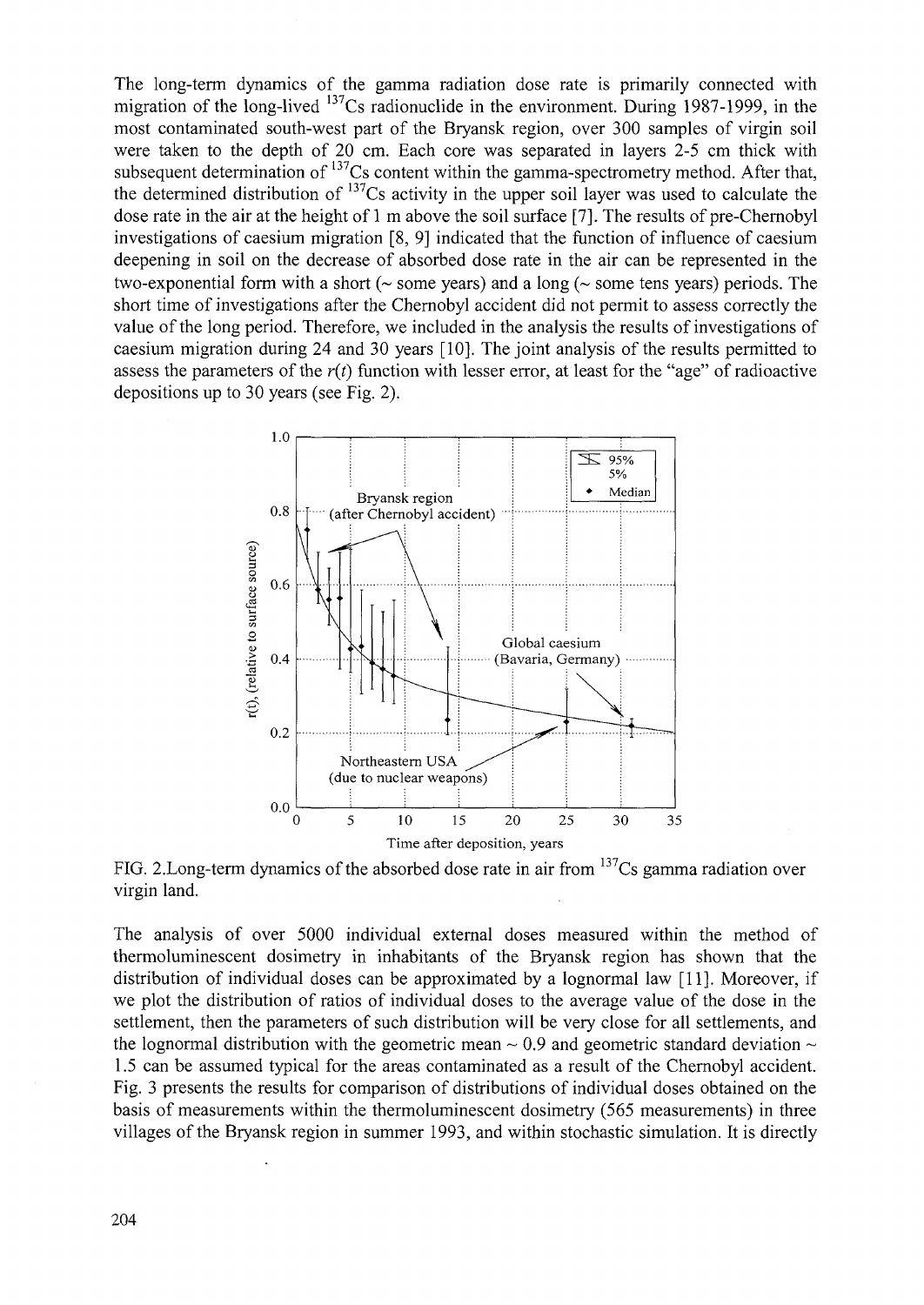seen that both distributions actually have the same parameters, thus confirming the adequate character of the model structure and numeric values of its parameters.

The conditions of external exposure to population living in the drainage area of the Techa river significantly differ from those on other contaminated areas of Russia, because here the main source of radiation is a small part of the river water-meadow. The territory of settlements proper was subjected to considerably lesser radioactive contamination. Thus, for example, in village Muslyumovo, the average value of the  $137$ Cs surface activity in soils of river watermeadow is approximately by 60 times higher than the similar value for soil plots in the settlement proper or in its vicinity outside the river water-meadow. In contrast to the "Chernobyl" variant of the model, in this case the parameters of the gamma radiation field that we used were the results of direct measurements of dose rates in the air at the height of 1 m above the surface both in the Techa river water-meadow and in settlements proper obtained during investigations of radiation situation in the region in the middle of the nineties [12].

To find out the character and duration of contacts of the population with the river watermeadow, we performed on site observations by the river in the village Muslyumovo [13]. Processing the observations results permitted to assess both the average values and scatter for values of duration's of staying in the river water-meadow for representatives of different population groups. As an example, Fig. 4 presents the results for assessments of individual external doses distribution in two population groups in the village Muslyumovo obtained within the method of stochastic simulation. Representatives of the first population group correspond to adult inhabitants of the village with the average value of duration of staying in the river water-meadow (about 1.5 hours per day in summer). The duration of staying of another, critical population group (herdsmen) in the river water-meadow in summer can reach 10 hours per day. Both distributions of individual doses, as in the Chernobyl case, correspond to the lognormal law. However, these distributions have greater positive asymmetry, which is quantitatively confirmed by the greater value of the geometric standard deviation  $(\sim 2)$ . The presented results indicate that in a part of representatives of the critical population group the external dose even taken separately can exceed the dose limit set for population, 1 mSv.



FIG. 3. Frequency distributions of monthly effective doses measured in summer 1993 with TL-dosimeters in three villages of the Bryansk region and calculated by stochastic model.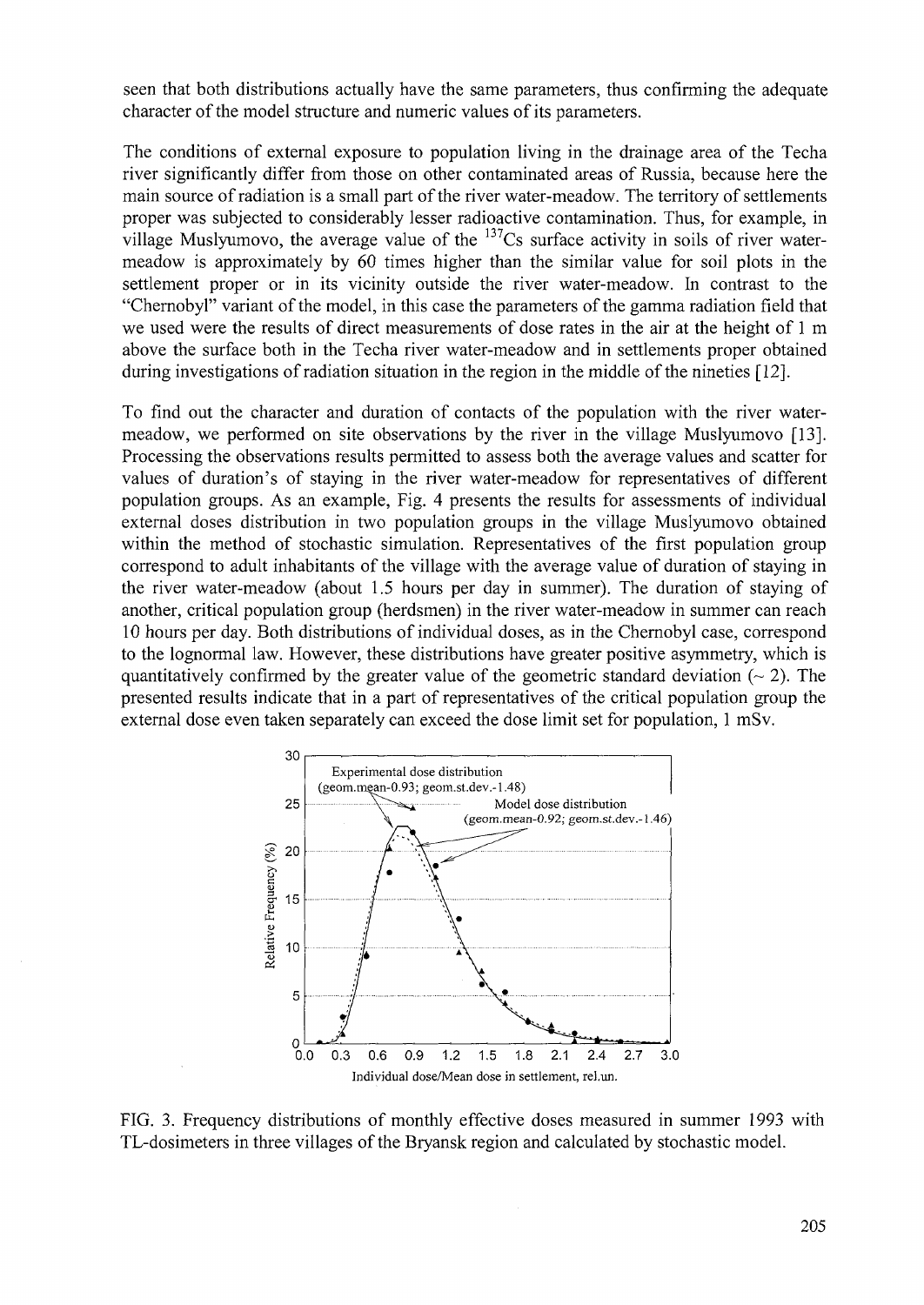



FIG. 4. Individual external doses distribution in two population groups in the village Muslyumovo. The upper figure correspond to adult inhabitants of the village with the average value of duration of staying in the river water-meadow, the lower figure correspond to critical population group.

The methodology for external dose assessment described above was used as the official procedure for determination of current and accumulated doses in inhabitants who live in the areas subjected to radioactive contamination due to the Chernobyl accident. To conclude, we present in Fig. 5 the calculation results for the collective effective external and internal doses (excluding the thyroid dose) in inhabitants of 18 regions of Russia accumulated during 15 years after the accident. The total collective dose in 36 millions inhabitants in 20 regions of European part of Russia was 66200 pers.-Sv during 15 years after the Chernobyl accident. Of this value, the external collective dose was 23380 pers.-Sv, or 35%. The relation between the external and internal doses depends mainly on soil type in the region and on the efficiency of countermeasures, which were more efficient with respect to reduction of internal, but not external exposure to population. .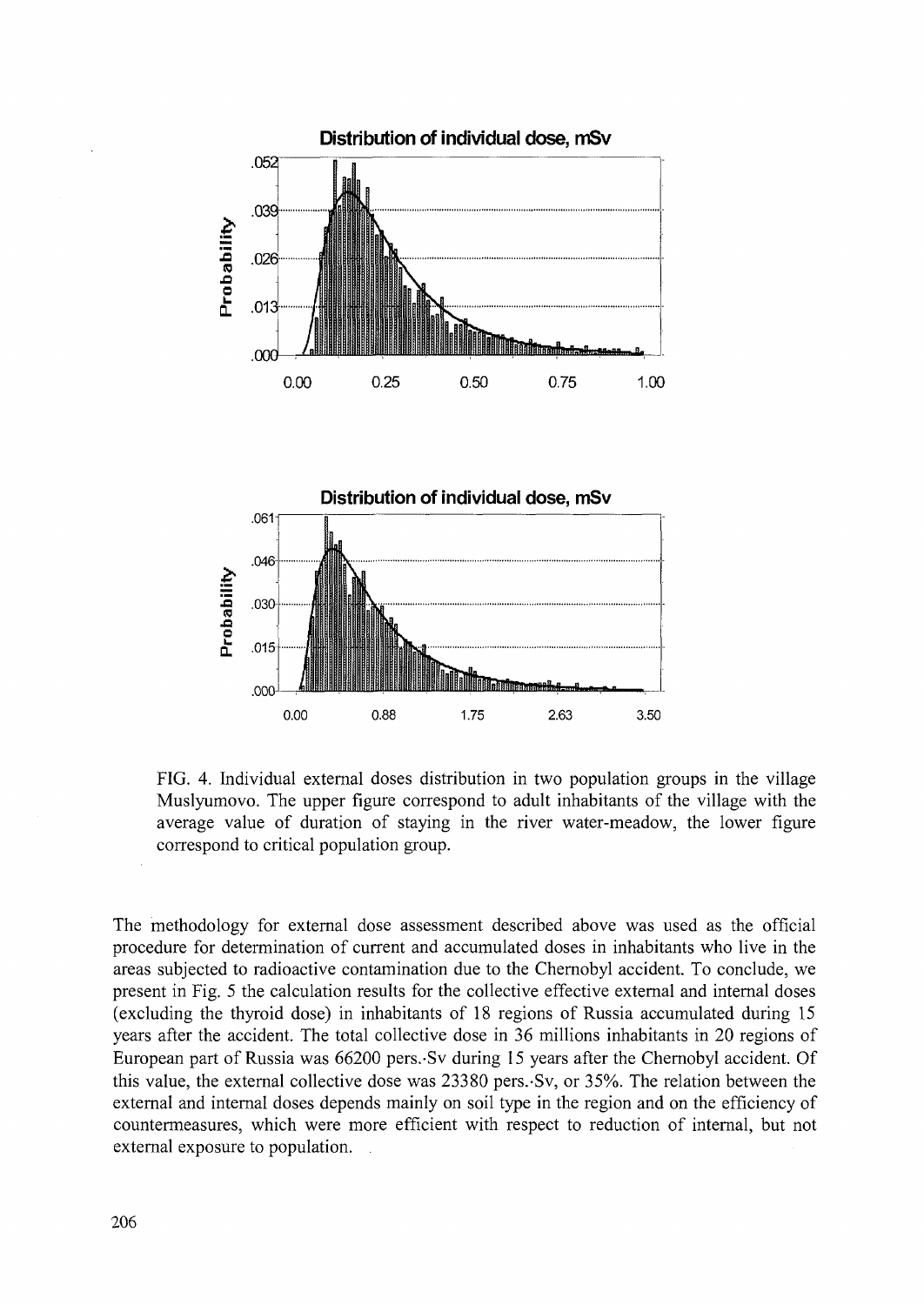

FIG 5.Cumulative effective dose during 15 years after the Chernobyl accident (man-Sv) in different regions of Russia. The contribution of external dose in the total dose is given in brackets in %.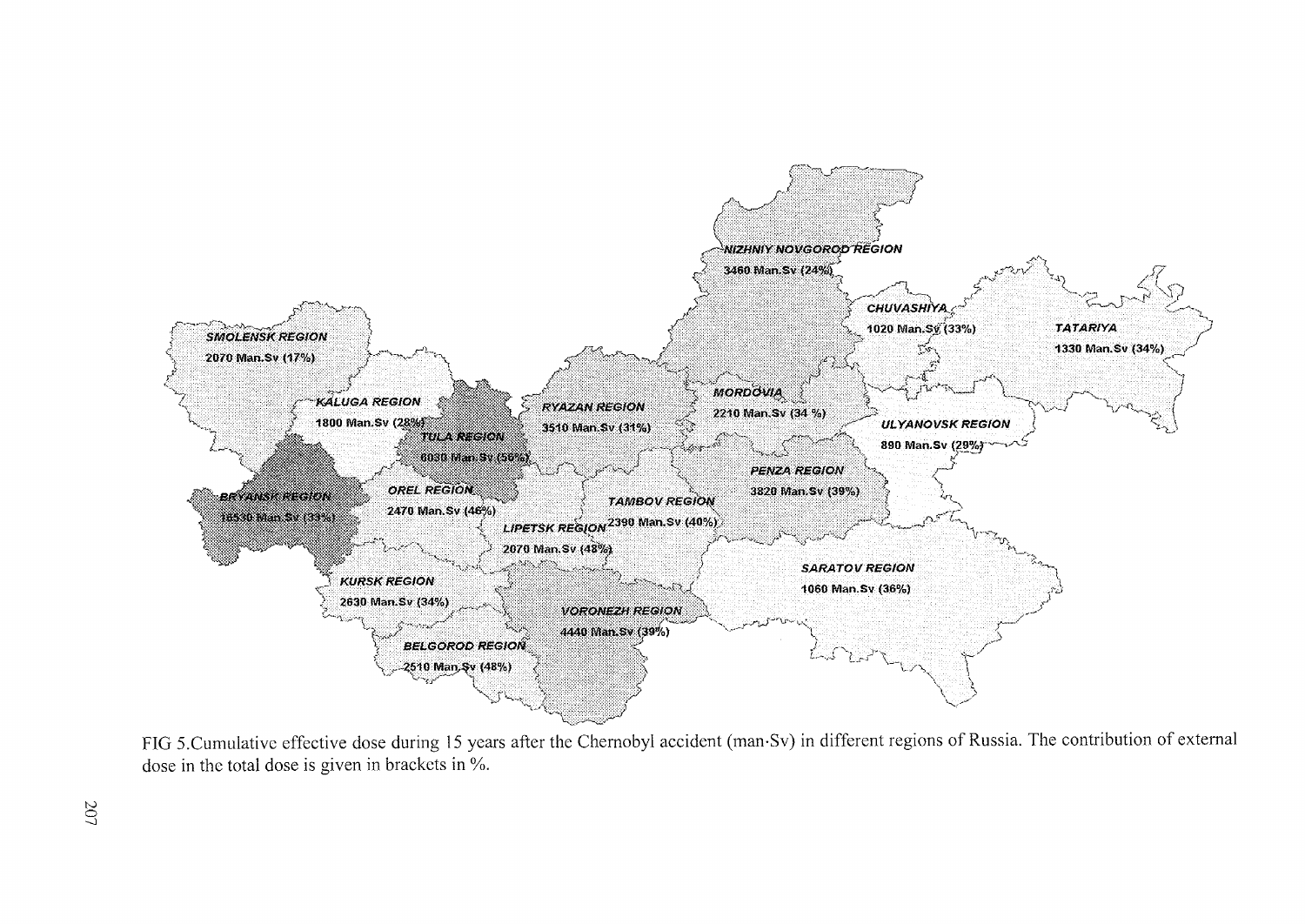#### **REFERENCES**

- [1] Golikov, V.Yu.; Balonov, M.I.; Ponomarev, A.V. Estimation of external gammaradiation doses to the population after the Chernobyl accident. In: Balonov M.I. and Merwin S.E., eds. The Chernobyl Papers. Vol.1. Research Enterprises; Publishing Segment; Richland; Washington; 1993: 247-288.
- [2] Jacob, P.; Pröhl, G.; Likhtarev, I.; et. al. Pathway analysis and dose distributions. European Commission, Brussels: EUR 16541 EN: 1-130; 1996.
- [3] Golikov V., Balonov M., Erkin V., Jacob P. (1999) Model validation for external doses due to environmental contaminations by the Chernobyl accident. Health Physics, v. 77, Nr. 6, pp. 654-661.
- [4] Zoning of localities of the Russian Federation subjected to radioactive contamination due to the accident at the Chernobyl NPP, based on the annual dose of population exposure. Methodic Instruction of the Russian Ministry of Public Health Nr. MU-2.6.1.784-99, 1999.
- [5] Reconstruction of the mean effective dose accumulated in 1986-1995 by inhabitants of localities of the Russian Federation subjected to radioactive contamination due to the Chernobyl accident in 1986. Methodic Instruction of the Russian Ministry of Public Health Nr. MU-2.6.1.579-96, 1996.
- [6] Pitkevich V.A., Shershakov V.M., Duba V.V. et. al. Reconstruction of composition of the Chernobyl radionuclide fallout in the territories of Russia. Radiation and Risk, 3 (1993), 62-93.
- [7] Golikov V., Barkovski A., Kulikov V., Balonov M., Rantavaara A., Vetikko V. (1999) Gamma ray exposure due to sources in the contaminated forest. In: Contaminated Forests. Ed. by I.Linkov and W.R.Shell. Kluwer Academic Publishers, pp. 333-341.
- [8] Konstantinov, O.G. Skotnikova, L.O. Soldaeva. Model of vertical migration of <sup>137</sup>Cs in soil and forecast of dose rate. State Committee for Using of Atomic Energy USSR. NCRP USSR. 1979. (in Russian).
- [9] H.I. Gale, D.Z.O. Humphreys, E.M.R. Fisher. Weathering of <sup>137</sup>Cs in soil. Nature, v.201, N 4916, 1964, pp.257-261.
- [10] K.M. Miller, J.L. Kuiper, I.K. Helfer. <sup>137</sup>Cs Fallout Depth Distribution in Forest Versus Field Sites: Implication for External Gamma Dose Rates. J. Environ. Radioactivity 12, 23-47(1990).
- [11] Erkin, V.G.; Lebedev, O.V. Thermoluminescent dosimeter measurements of external doses to the population of the Bryansk region after the Chernobyl accident. In: Balonov M.I. and Merwin S.E., eds. The Chernobyl Papers. Vol. 1. Research Enterprises; Publishing Segment. Richland; Washington: 1993: 289-311.